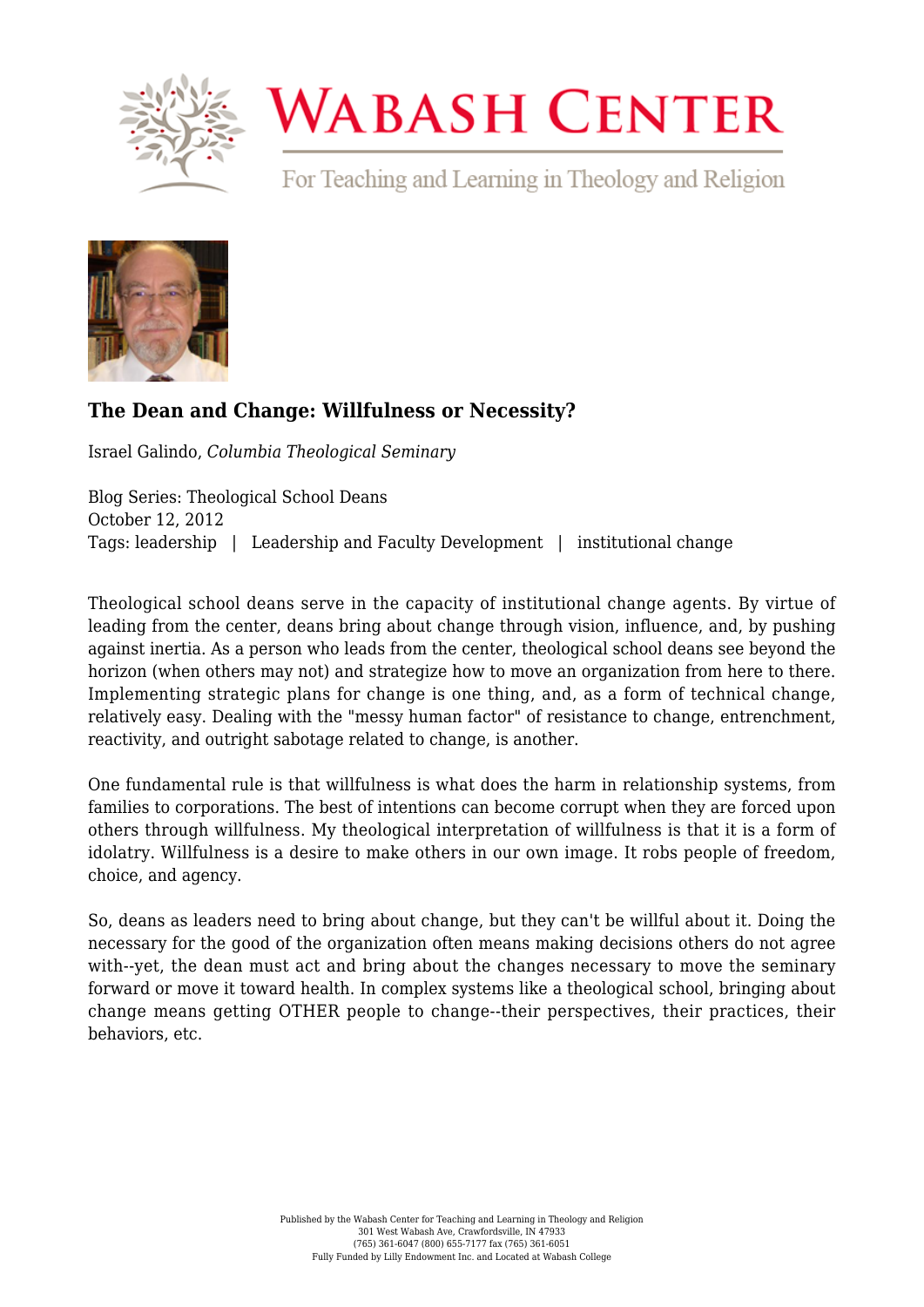The question of discernment for a theological school dean becomes, "What is the difference between being willful and doing what is necessary?"

Here are four basic questions of discernment that can help answer the question, is this willful, or necessary?

Is this about me, or is it about the organization?

Is this an exertion of leadership through influence or through power?

Is the appeal to the higher or the baser motivations in those who need to change?

Is this a personal predilection, or a matter related to the seminary's mission and corporate values?

Below are two lists that can help identify the willful from the necessary:

Characteristics of Willfulness in the Leader

- A stance of power or an appeal to authority when pushing for change
- An unwillingness to accept opposing viewpoints
- An uncritical dismissal of the validity of other viewpoints
- A lack of appreciation of the impact of a decision on others
- An insistence on conformity
- Pushing for a decision through ultimatums or unnecessary deadlines
- Insisting on only one way to do things
- Seeking ways to silence opposing viewpoints
- Withholding information
- Exaggerating consequences of a decision
- Engaging in seduction tactics to win over people
- Triangling others into the issue not involved in the matter
- Politicizing the change and creating coalitions
- Making claims based on wishful thinking, anecdotes, or personal experience rather than study.

Characteristics of Necessary Change

- The decision is for the welfare of the institution, its advancement and health
- The decision benefits the majority of persons in the institution, not just a few
- The decision advances the mission of the institution
- The decision is ethical and does not violate standards or regulations
- The decision is informed by study and responsible interpretation of data
- The decision is given to the persons or group that must take responsibility for its implementation.

For theological school deans, change is the constant. Some changes need to be initiated or